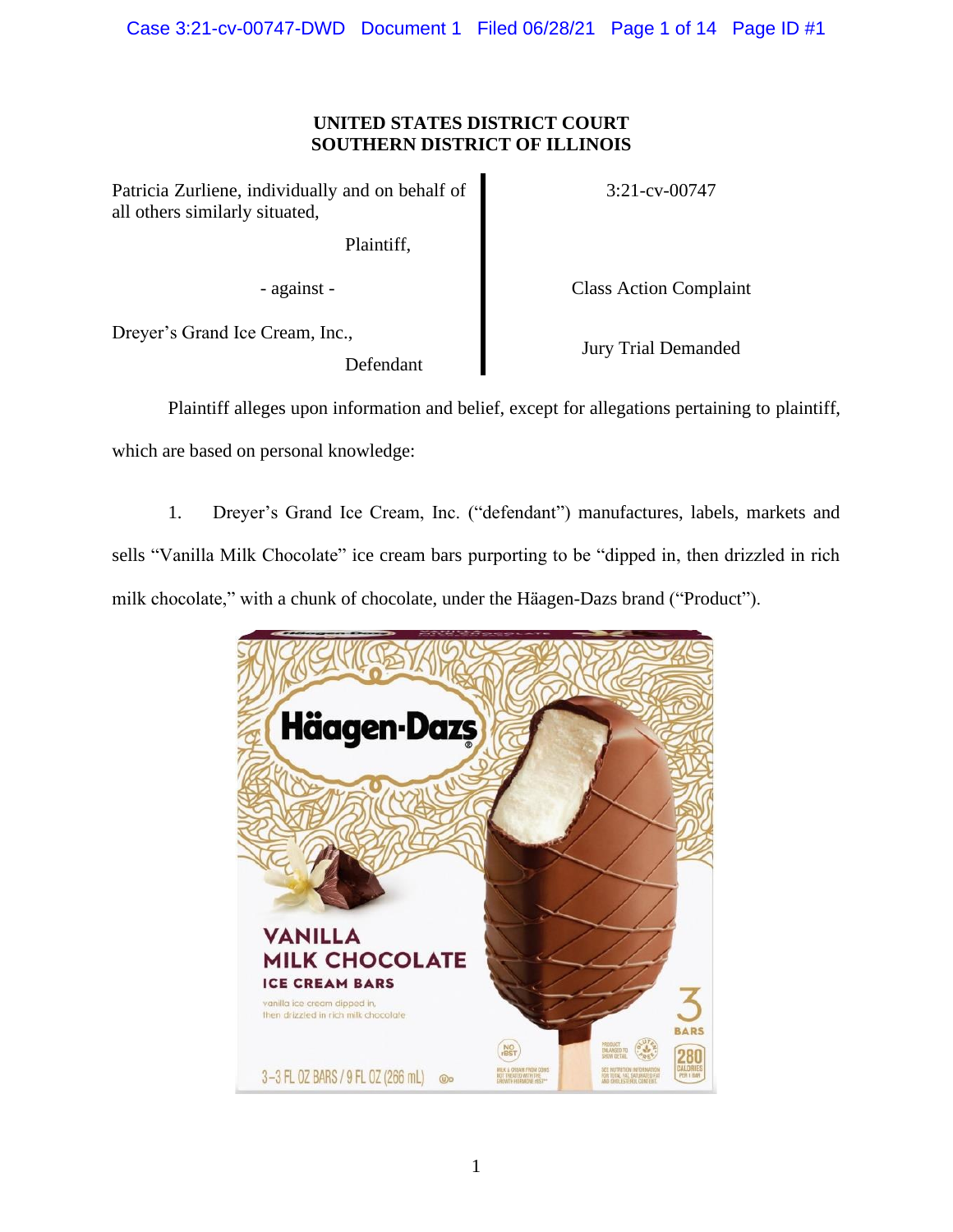# **I. DEFINITION OF CHOCOLATE**

2. Chocolate is defined by Merriam-Webster as a food "prepared from ground roasted cacao beans."<sup>1</sup>

3. Dictionary.com defines chocolate as a "a preparation of the seeds of cacao, roasted, husked, and ground, often sweetened and flavored, as with vanilla."<sup>2</sup>

4. The Cambridge Dictionary describes chocolate as "a sweet, usually brown, food made from cacao seeds, that is usually sold in a block, or a small candy made from this."<sup>3</sup>

5. Google Dictionary – based on its leading search engine that discovers the most relevant and accurate information – defines chocolate as "a food preparation in the form of a paste or solid block made from roasted and ground cacao seeds, typically sweetened."<sup>4</sup>

6. To make chocolate, cacao beans are "Fermented, roasted, [and] shelled," producing cacao nibs.

7. The nibs are ground to produce cocoa mass or chocolate liquor and then combined with dairy ingredients, sweeteners and flavorings.

8. This state, and the Food and Drug Administration ("FDA"), adopted these dictionary definitions for chocolate – made from cacao beans with a small amount of optional ingredients, like dairy products, sweeteners and flavorings. See 21 C.F.R. § 163.13(a); 21 C.F.R. § 163.124(b).

9. While a definition draws a sharp boundary around a term to provide meaning, words are also defined by what they exclude.<sup>5</sup>

10. In the context of chocolate, the definitions universally exclude fats from sources

<sup>&</sup>lt;sup>1</sup> Merriam-Webster, [chocolate.](https://www.merriam-webster.com/dictionary/chocolate)

<sup>2</sup> Dictionary.com, [chocolate.](https://www.dictionary.com/browse/chocolate)

<sup>3</sup> Cambridge.org, [chocolate.](https://dictionary.cambridge.org/us/dictionary/english/chocolate)

<sup>4</sup> [Chocolate](https://www.google.com/search?q=chocolate+meaning&newwindow=1&rlz=1C1GCEA_enUS893US893&biw=1745&bih=829&sxsrf=ALeKk03vMZ8nG5dU4IFJ2wD_VhCm4PtMWg%3A1624852983509&ei=90nZYPvCHunD_Qb7tr6gBw&oq=chocolate+meaning&gs_lcp=Cgdnd3Mtd2l6EAMyAggAMgIIADICCAAyAggAMgIIADICCAAyAggAMgIIADICCAAyAggAOgcIIxCwAxAnOgcIABBHELADOgoILhCwAxDIAxBDOgQIIxAnOgcILhCxAxBDOgQIABBDOgQILhBDOggILhCxAxCTAjoFCAAQsQM6BQguELEDOgUIABCRAjoKCAAQhwIQsQMQFDoFCAAQyQM6CAguEMcBEK8BOgcIABDJAxAKOgUIABCSAzoHCAAQhwIQFEoFCDgSATFKBAhBGABQ2z9YpktgiU1oAXACeACAAZUBiAHgBpIBAzQuNZgBAKABAaoBB2d3cy13aXrIAQ_AAQE&sclient=gws-wiz&ved=0ahUKEwi7mpOHubnxAhXpYd8KHXubD3QQ4dUDCBE&uact=5) definition – Google search.

<sup>5</sup> Carnap and Bar-Hillel.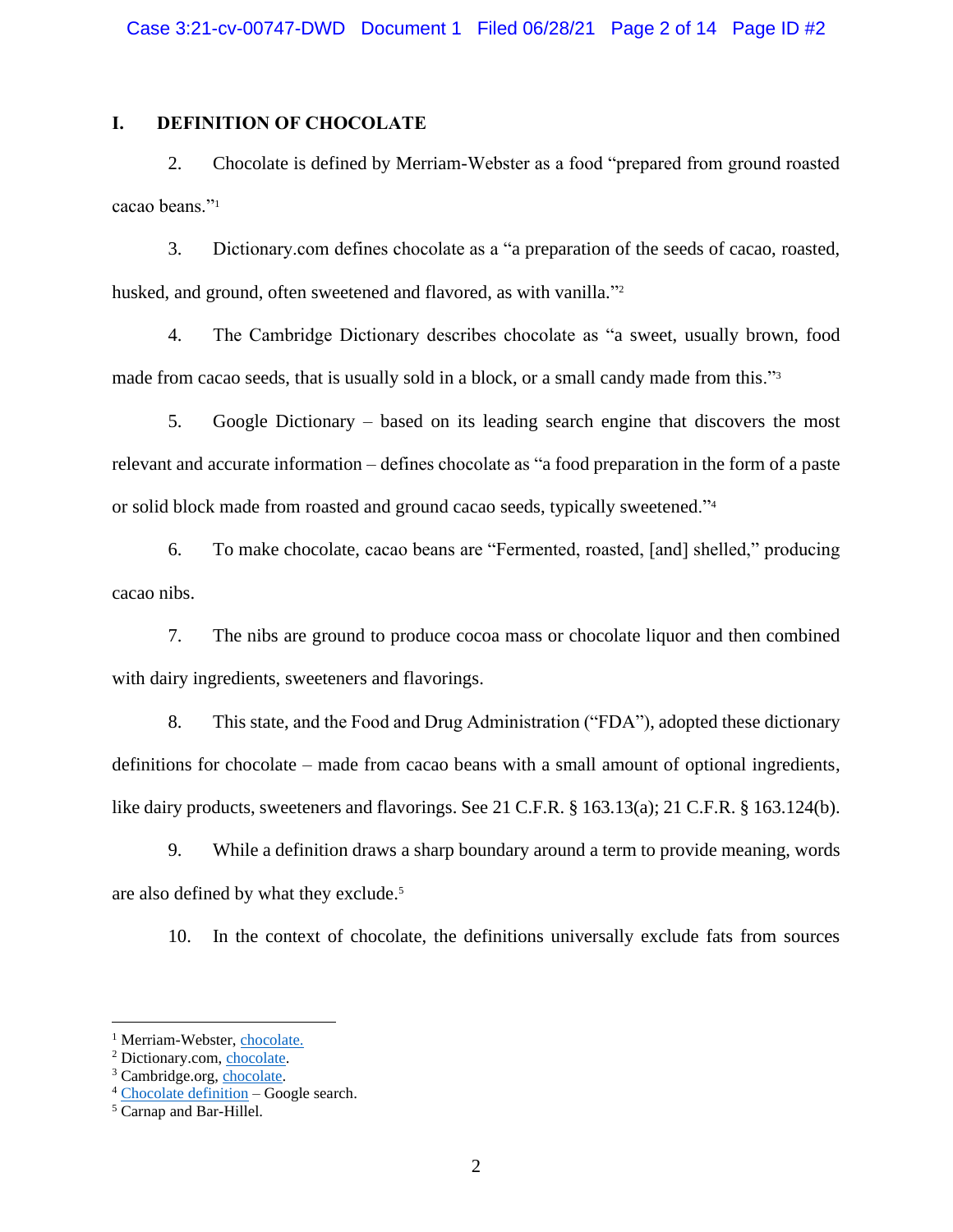other than cacao ingredients, *viz*, vegetable oils. 6

11. Federal and state regulations require that where a food has some chocolate but is supplemented by a non-de minimis amount of chocolate substitutes, it should be disclosed on the front label as "milk chocolate and vegetable oil coating." 21 C.F.R. § 163.155(c).

## **II. CONSUMERS EXPECT CHOCOLATE TO BE MADE FROM CACAO BEANS**

12. Historians of chocolate note that "Mixing unnatural ingredients with chocolate – with the intent of extending the quantity of raw product and defrauding customers – has a long history." 7

13. The main adulterants and extenders were starches and vegetable fats.

14. In 2007, a group of the largest confectionery companies – which included the previous owner of Defendant, Nestle, S.A., sought to re-define chocolate by replacing cacao ingredients with "cocoa butter equivalents" ("CBE"), or vegetable fats.

15. Over thirty-thousand Americans submitted critical comments, crashing the FDA's website.

16. In an interview on National Public Radio ("NPR"), Cybele May, proprietor of a website devoted to reviews of candy, was asked, "if it's labeled chocolate, it has to have cocoa butter in it?"<sup>8</sup>

17. May replied, "Absolutely, and it cannot contain other vegetable oils. It has to be completely from the cocoa bean."

18. The Los Angeles Times reported on the attempted change to the meaning of chocolate.

<sup>6</sup> Vegetable oils used with cacao ingredients are also referred to as vegetable fats because they are solid at room temperature.

 $7$  L.P. Brindle and B.F. Olsen, Adulteration – [The Dark World of 'Dirty' Chocolate,"](https://doi.org/10.1002/9780470411315.ch47) in Chocolate (eds. L.E. Grivetti and H.Y. Shapiro) (2009).

<sup>8</sup> Rebecca Roberts, An Argument Against 'Healthy' Chocolate, Talk of the Nation, Apr. 24, 2007, NPR; candyblog.net.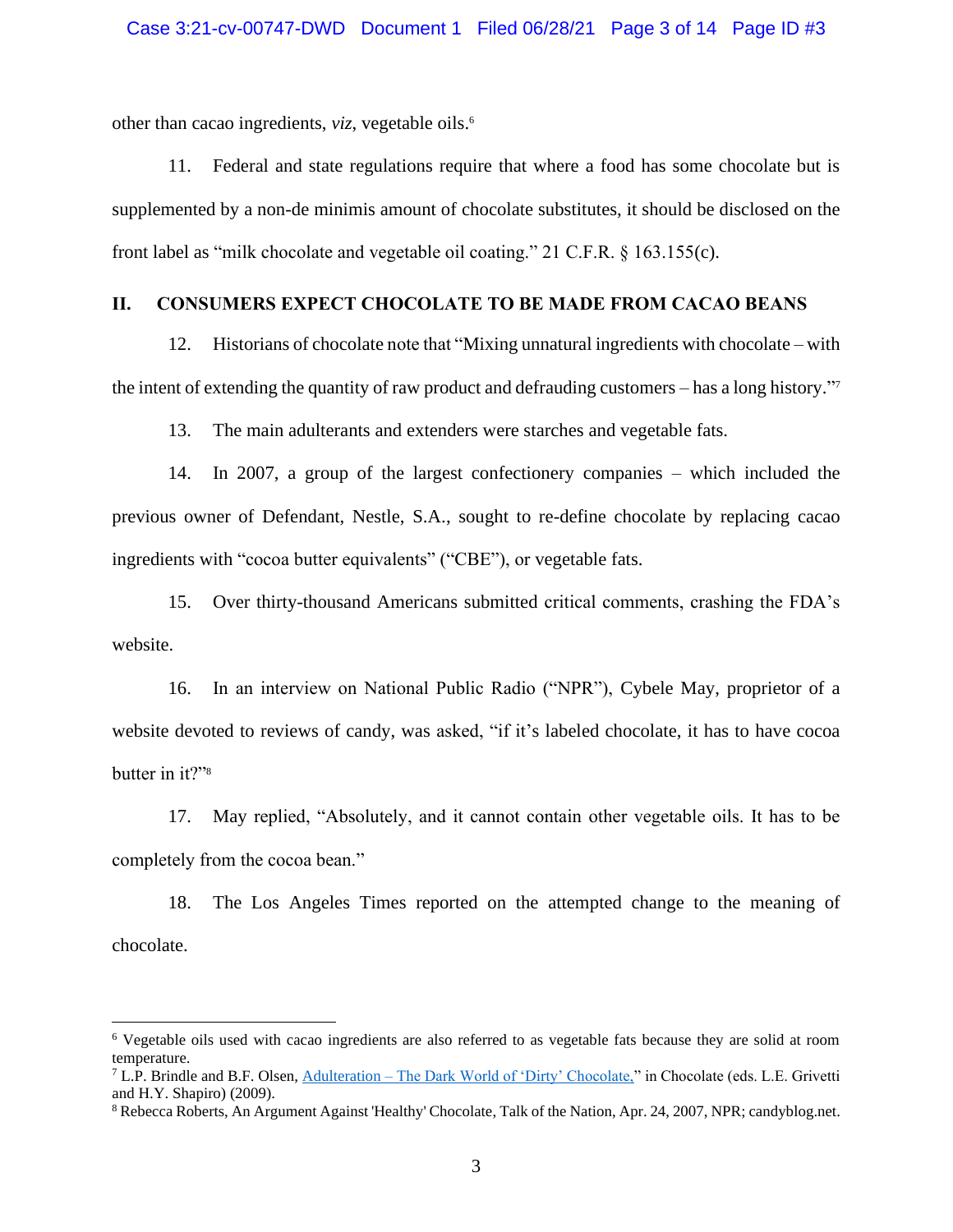#### Case 3:21-cv-00747-DWD Document 1 Filed 06/28/21 Page 4 of 14 Page ID #4

19. According to an average consumer who was interviewed, "The idea of substituting vegetable oil for cocoa butter, a natural component of the cocoa bean that is the traditional source of chocolate," "would [make her] feel like [she] was being duped."<sup>9</sup>

20. One chocolatier commented, "This is all a question of money. If they can take something and dilute it, and still get the taste [for] a fraction of the cost, that's what they want. But the taste is not the same, he and others said."

21. San Francisco-based Gary Guittard, "president of his eponymous, family-owned business [Guittard Chocolate Co.], [saw] this as a battle for the soul of the popular confection."

22. Fran Bigelow, of Seattle's Fran's Chocolates, was asked if she would "ever use vegetable fats and oils instead of cocoa butter in [her] chocolate?," and responded, "No, no, no...we just are fighting to protect the integrity of chocolate," by "educat[ing] consumers."

23. The proposal was defeated, in part due to chocolate colossus and industry leader, Mars Wrigley:

At Mars, the consumer is our boss, and American consumers are passionate about chocolate. They don't want anyone to change the chocolate they've enjoyed for generations…As a privately held company, we have the freedom to invest in the highest quality chocolate and deliver what consumers want.

24. Recent consumer surveys, including one of over four hundred Americans, reached the same conclusions.

25. Roughly sixty percent of respondents who viewed the Product's front label milk chocolate statements with a chunk of chocolate – expected it would contain more cacao bean ingredients than it did and would not be made with chocolate substitutes.

<sup>&</sup>lt;sup>9</sup> Jerry Hirsch, The Courage of their Confections, Apr. 14, 2007, Los Angeles Times.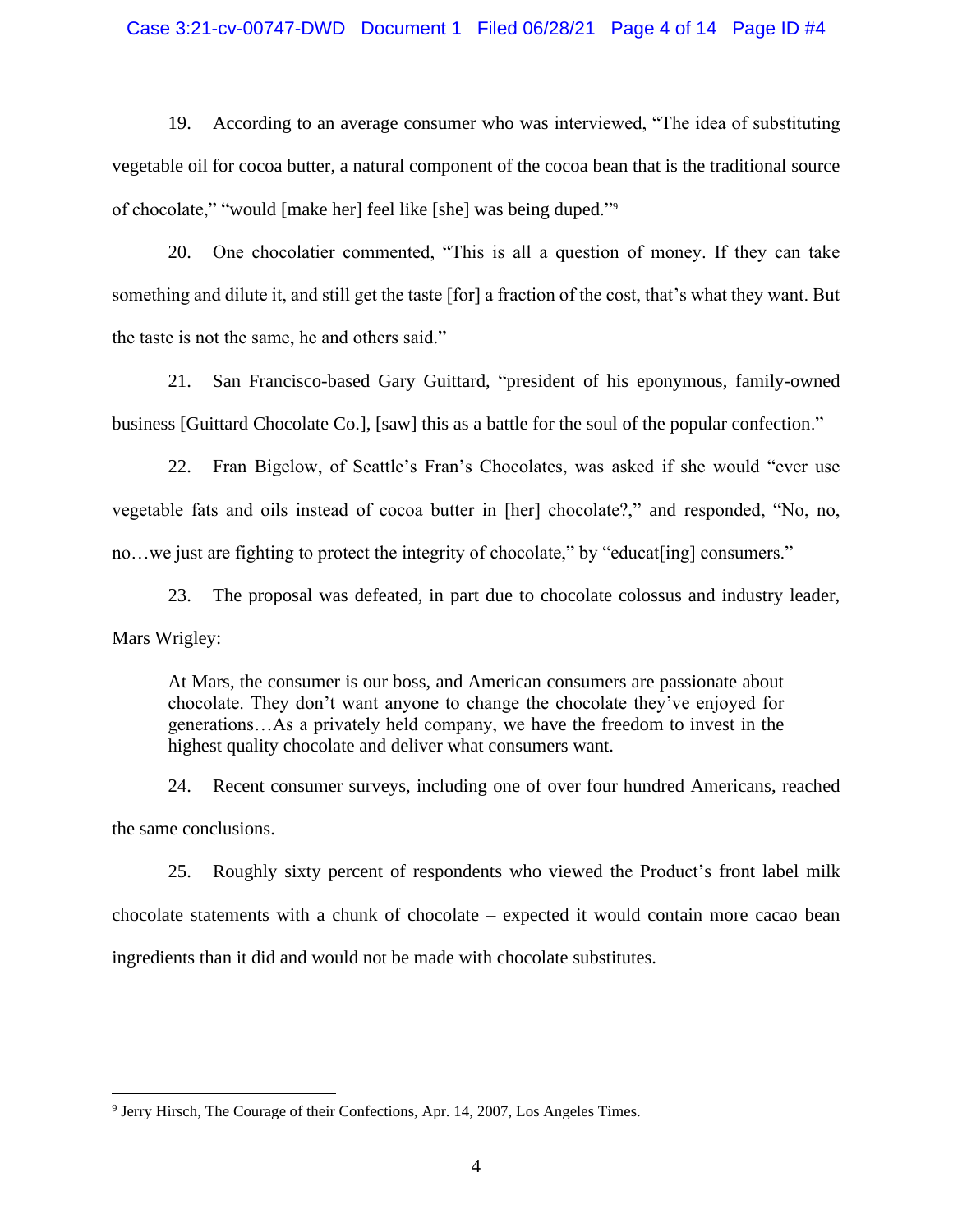## **III. REASONS WHY CONSUMERS WANT CHOCOLATE FROM CACAO BEANS**

26. For several reasons, consumers are misled when "chocolate" replaces chocolate ingredients from cacao beans with vegetable oils.

27. First, cacao ingredients are several times more expensive than vegetable oils.

28. Though cocoa butter makes up one-fourth of chocolate, it costs more than three times as much as vegetable oil.

29. Bigelow stated, "there's no benefit to the consumer, but there's a benefit to the manufacturers that are using those vegetable oils or the lower-cost ingredients."

30. Where a "chocolate" product is made with lower-cost ingredients, but advertising higher-value ingredients, consumers pay more and get less.

31. Second, cacao ingredients provide greater satiety than vegetable oils – it fills you up instead of leaving the consumer feeling like they did not eat anything.

32. By replacing cacao ingredients with vegetable oils, consumers must eat more of the "chocolate" to feel full.

33. The result is greater consumption of empty calories.

34. Third, the creamy and smooth taste of chocolate is eliminated when vegetable oils are added in place of the cocoa butter from chocolate from cacao beans.

35. The substitution of vegetable oils – in amounts as low as five percent – contribute to a waxy and oily mouthfeel and leave an aftertaste.

36. Cocoa butter, according to Jay King, the president of the Retail Confectioners International, "is the essence of the taste, texture and 'mouth feel'" of chocolate.

37. Though proponents of the plan to add vegetable oils to chocolate claimed consumers "won't notice if they change it," Jean Hammond of Kilwin's Ice Cream Shops, disagreed: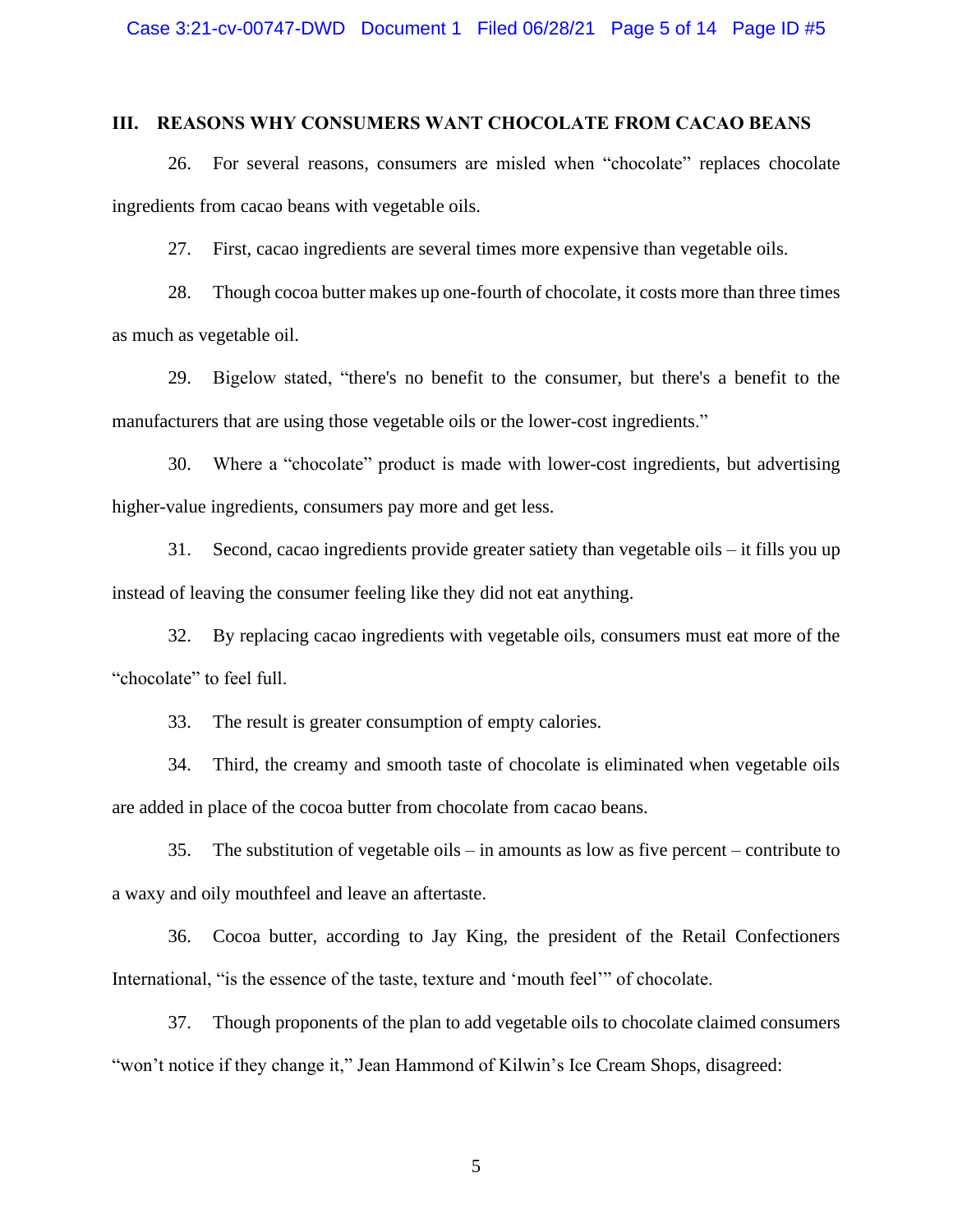Just that little bit of vegetable oil changes the mouthfeel. It makes it taste waxy. You would just be stunned at the difference in taste. They're just not comparable We take chocolate just very, very seriously. Chocolate-ish is not good enough.

38. Fourth, real chocolate has health and nutrition benefits that vegetable oils lack.

39. Numerous studies have indicated that flavonoids in cacao beans positively affect the

heart and arteries against harmful free radicals.

40. Vegetable oils raise cholesterol, contain artery-clogging trans-fats and saturated fats,

and are linked to higher rates of heart disease.

41. Cocoa butter contains relatively heart-healthy, unsaturated fats, which does not cause

elevated cholesterol or greater risks of heart disease.

42. Fifth, chocolate is a natural ingredient, made through fermentation, roasting, and grinding of cacao beans, and mixing them with flavorings, dairy ingredients and sweeteners.

43. Consumers across all demographics increasingly prefer foods that are natural and avoid synthetic ingredients that are highly processed and made with additives.

44. In contrast, the coconut oil used is synthetic, subjected to hydrogenation and interesterification, in the presence of chemical catalysts, such as nickel and cadmium.

# **IV. THE "MILK CHOCOLATE" CONTAINS INGREDIENTS INCONSISTENT WITH CHOCOLATE**

45. The representation of the Product's coating as "Rich Milk Chocolate" is misleading, and at best, a "half-truth," because it contains ingredients not found in chocolate – "Coconut Oil."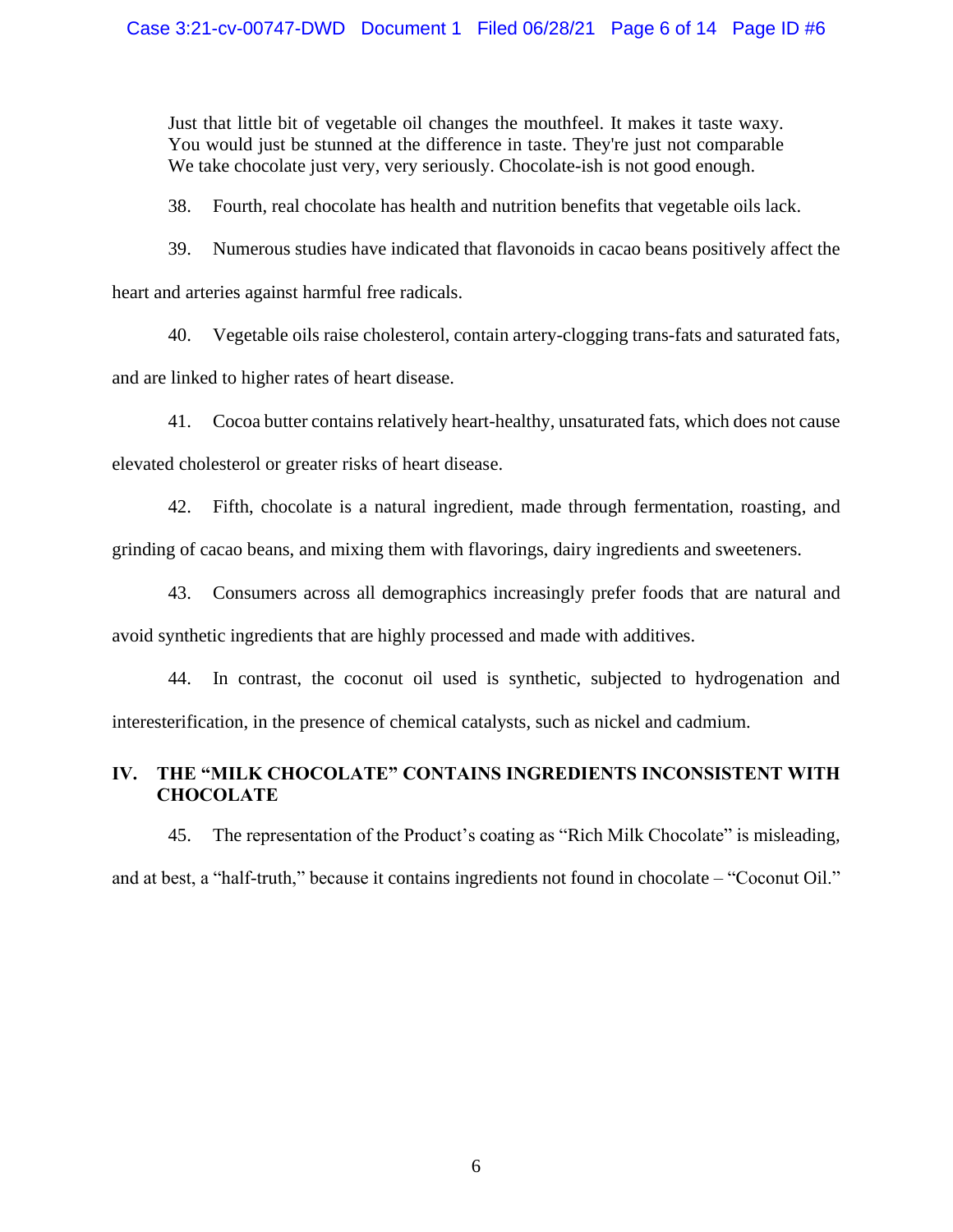**INGREDIENTS: VANILLA ICE CREAM:** SKIM MILK, SUGAR, CREAM. EGG YOLKS, **VANILLA** EXTRACT. **MILK CHOCOLATE AND VEGETABLE** OIL **COATING: MILK CHOCOLATE (SUGAR,** WHOLE MILK POWDER, CHOCOLATE, COCOA BUTTER, SOY LECITHIN, VANILLA EXTRACT), COCONUT OIL.

**INGREDIENTS: VANILLA ICE CREAM:** CREAM, SKIM MILK, SUGAR, EGG YOLKS, VANILLA EXTRACT. **MILK CHOCOLATE AND VEGETABLE OIL COATING: MILK CHOCOLATE** (SUGAR, WHOLE MILK POWDER, CHOCOLATE, COCOA BUTTER, SOY LECITHIN, VANILLA EXTRACT), COCONUT OIL.

46. The ingredient list reveals that what is described on the front label as "MILK CHOCOLATE" is actually "MILK CHOCOLATE AND VEGETABLE OIL COATING."

47. Based on industry specifications for "compound coatings" and/or evaluation of the saturated fat and cholesterol content listed on the Nutrition Facts, the amount of coconut oil is estimated at approximately thirty percent.

48. Though the "MILK CHOCOLATE AND VEGETABLE OIL COATING" ingredient separates the milk chocolate and coconut oil component, consumers are still not told that the Product's coating contains an appreciable amount of coconut oil, in place of cacao ingredients.

49. Consumers of a premium ice cream bar, under the Häagen-Dazs brand, will not be so distrustful to scrutinize the fine print of the ingredient list to confirm the front label is accurate.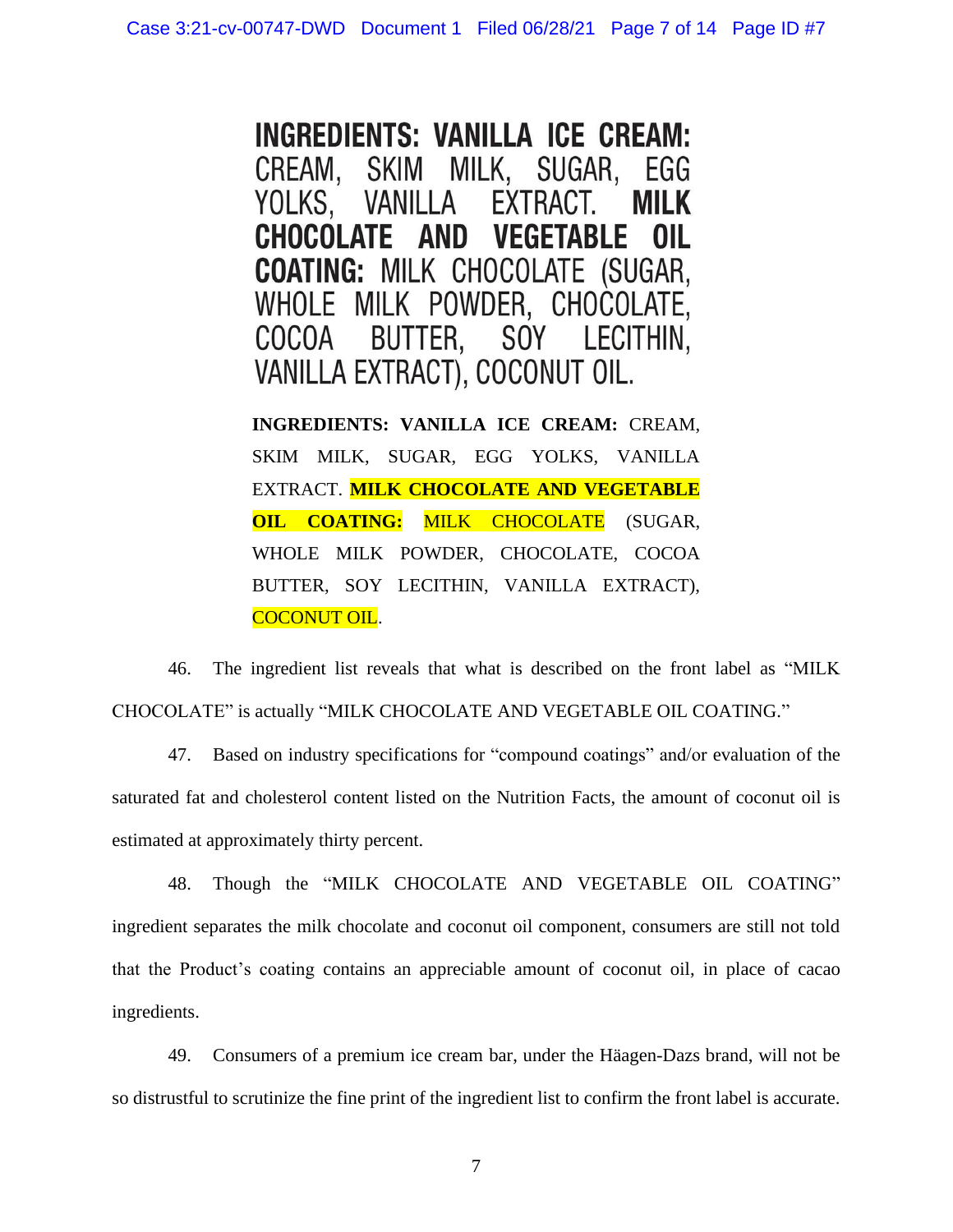#### Case 3:21-cv-00747-DWD Document 1 Filed 06/28/21 Page 8 of 14 Page ID #8

50. Guittard stated that nothing prevents a company from producing a bar with less or no cocoa butter, but it "has to be labeled 'chocolate flavored' (for it still has the cocoa in it) [on the front label] rather than 'chocolate.' That gives the consumer a signal that something less than chocolate lies beneath the wrapping."

51. Even chocolate aficionados such as Cybele May indicated that expectations for chocolate are so well-established that she "do[es]n't want to have to flip over the chocolate bar to read the ingredients to know what I'm getting. I want to know on the front that it is chocolate with cocoa butter."

52. Consumers expect that companies – especially larger and respected brands, like Häagen-Dazs – to tell them the truth, not half-truths.

### **V. CONCLUSION**

53. Reasonable consumers must and do rely on a company to honestly identify and describe the components, attributes and features of the Product, relative to itself and other comparable products or alternatives.

54. The value of the Product that plaintiff purchased was materially less than its value as represented by defendant.

55. Defendant sold more of the Product and at higher prices than it would have in the absence of this misconduct, resulting in additional profits at the expense of consumers.

56. Had Plaintiff and proposed class members known the truth, they would not have bought the Product or would have paid less for it.

57. The Product is sold for a price premium compared to other similar products, no less than \$5.99 for pack of three, a higher price than it would otherwise be sold for, absent the misleading representations and omissions.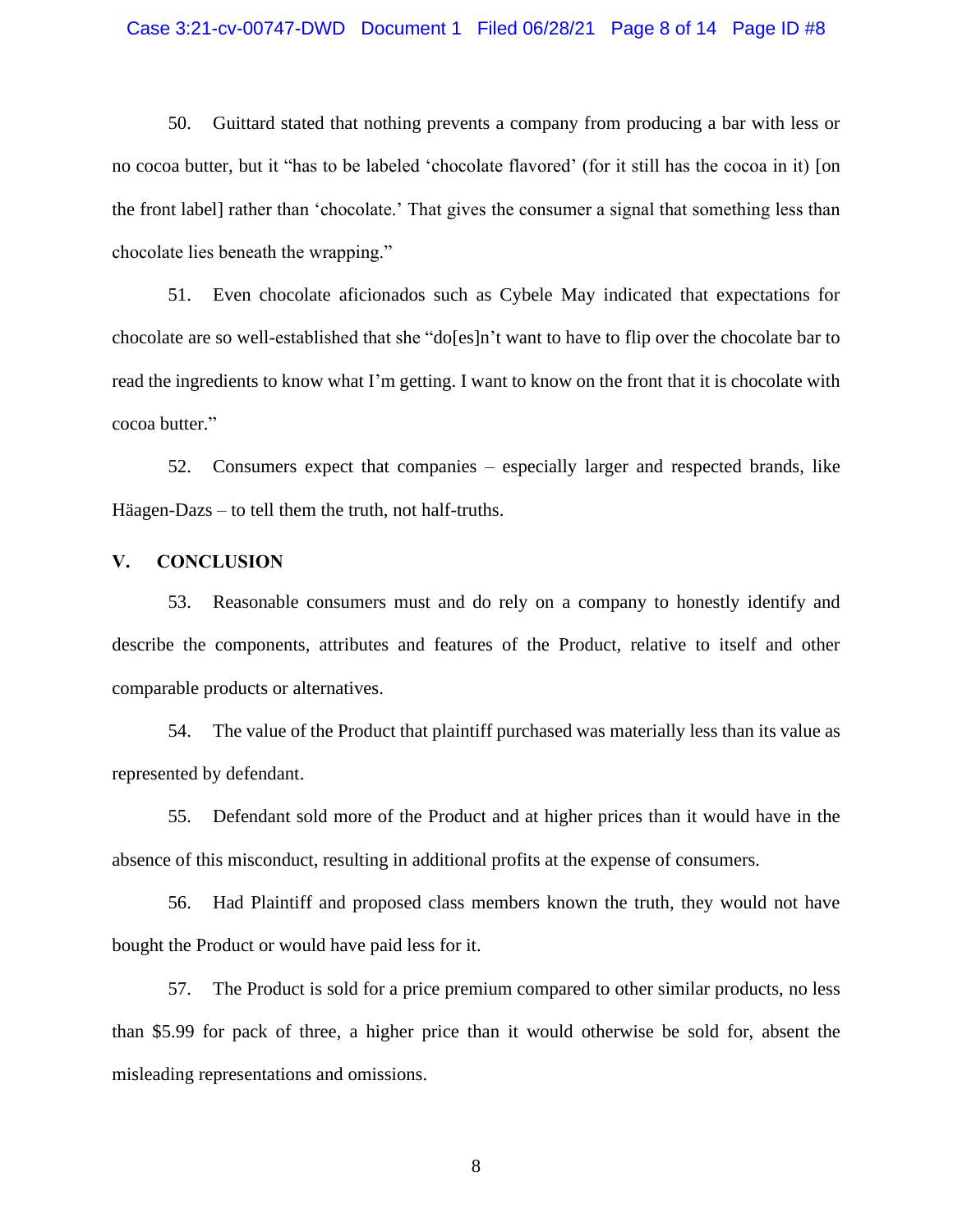#### Jurisdiction and Venue

58. Jurisdiction is proper pursuant to Class Action Fairness Act of 2005 ("CAFA"). 28 U.S.C. § 1332(d)(2).

59. Upon information and belief, the aggregate amount in controversy exceeds \$5 million, including any statutory damages, exclusive of interest and costs.

60. Plaintiff Patricia Zurliene is a citizen of Illinois.

61. Defendant Dreyer's Grand Ice Cream, Inc. is a Delaware corporation with a principal place of business in Oakland, Alameda County, California

62. The parties are citizens of different states.

63. Venue is in this district because a substantial part of the events or omissions giving rise to the claim occurred here, Plaintiff's purchase and awareness that the representations were misleading.

#### Parties

64. Plaintiff Patricia Zurliene is a citizen of Breese, Clinton County, Illinois.

65. Defendant Dreyer's Grand Ice Cream, Inc., is a Delaware corporation with a principal place of business in Oakland, California, Alameda County.

66. Defendant is one of the largest producers of frozen dairy desserts in the world.

67. Previously owned by Nestle, defendant is currently operated by the overseas holding company known only as "Froneri."

68. Defendant's brands include the super-premium Häagen-Dazs, recognized by consumers for the strictest standards of purity and quality with respect to ingredients.

69. The Product is sold throughout this state in grocery stores, convenience stores, big box stores, gas station stores, warehouse stores, and is available online.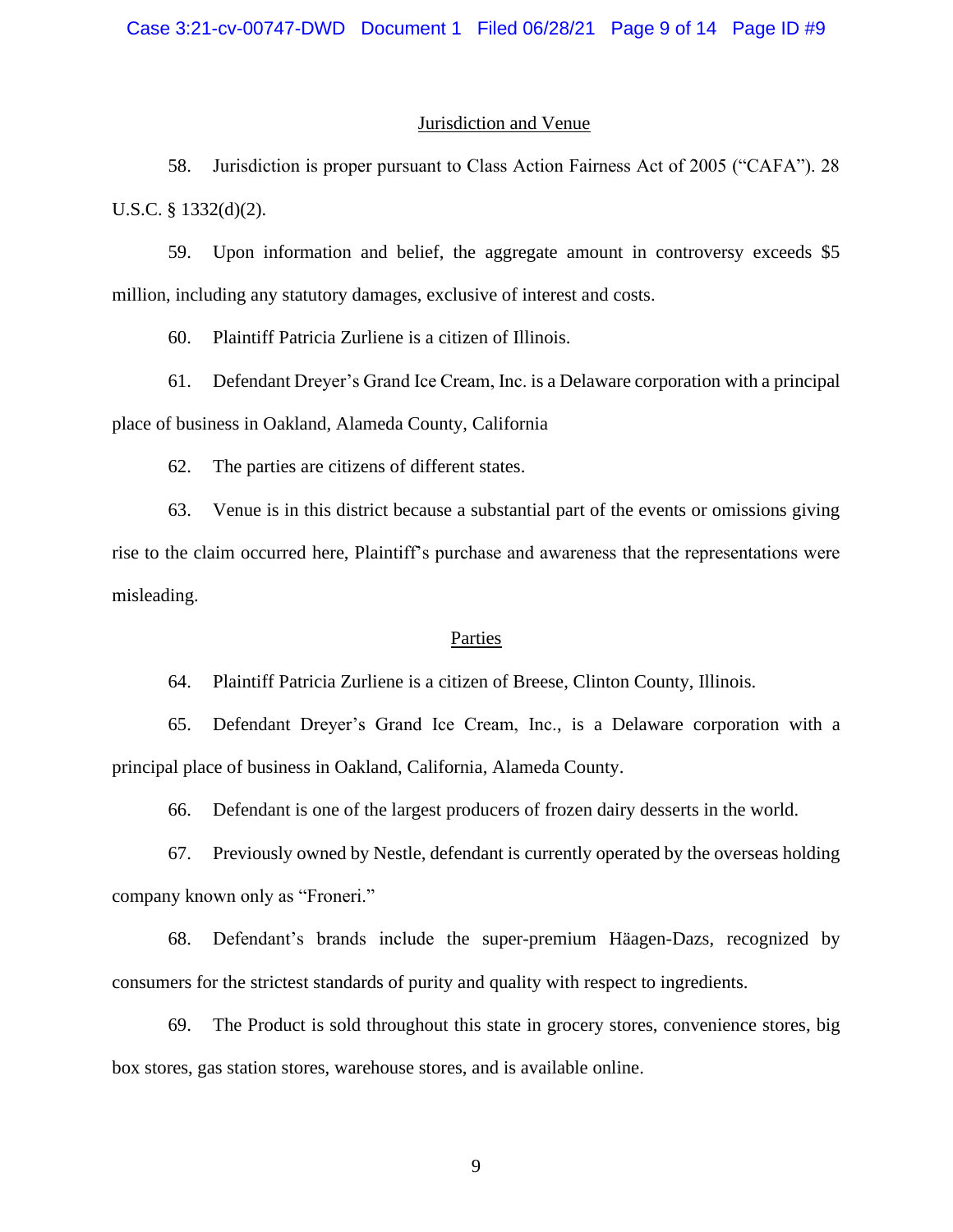#### Case 3:21-cv-00747-DWD Document 1 Filed 06/28/21 Page 10 of 14 Page ID #10

70. Plaintiff bought the Product on one or more occasions within the statute of limitations for each cause of action alleged, from stores including Dierbergs, 6671 Edwardsville Crossing Drive Edwardsville IL 62025, between January and February 2021, among other times.

71. Plaintiff saw the front label that said, "Milk Chocolate," "dipped in, then drizzled in rich milk chocolate" and a chunk of chocolate.

72. Plaintiff knew that "rich" was an adjective associated with chocolate, as it connotes a smooth mouthfeel.

73. Plaintiff knew that chocolate substitutes, like vegetable oils, imparted a waxy and oily mouthfeel.

74. Plaintiff expected the "milk chocolate" part of the Product would only contain chocolate, and that it would not include chocolate substitutes such as coconut oil.

75. Plaintiff knew that the Häagen-Dazs brand is one of the largest sellers of chocolate covered ice cream bars in this country and expected that if they sold a product represented as "Milk Chocolate" with a picture of chocolate, it would not contain ingredients inconsistent with chocolate.

76. Plaintiff wanted more than a "chocolatey" taste but chocolate – understood as made from cacao ingredients without chocolate substitutes like vegetable fats, such as coconut oil.

77. Plaintiff bought the Product at or exceeding the above-referenced price.

78. Plaintiff relied on the representations identified here.

79. Plaintiff would not have purchased the Product if she knew the representations were false and misleading.

80. Plaintiff chose between Defendant's Product and other similar products which were represented similarly, but which did not misrepresent their attributes and/or lower-priced products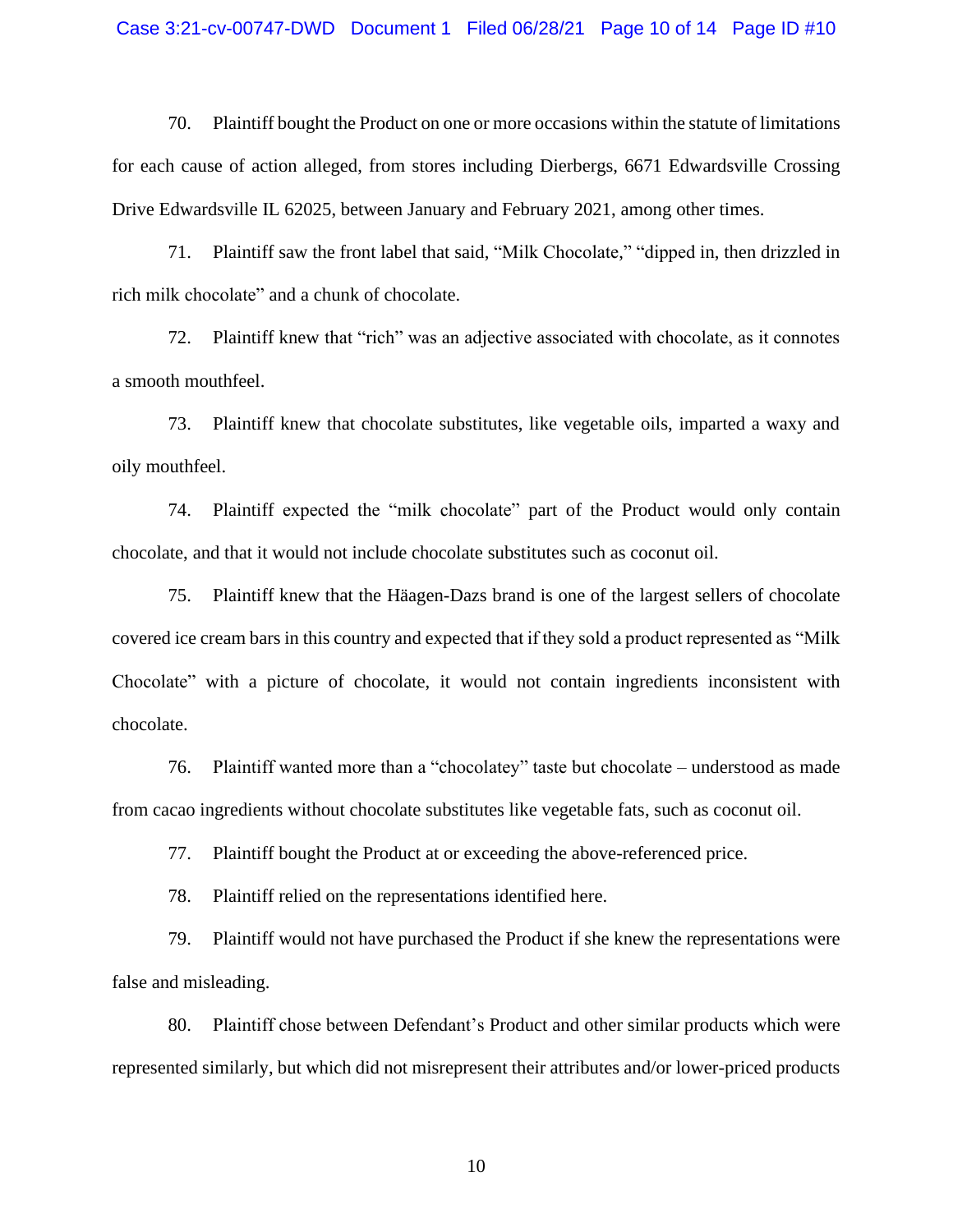which did not make the claims made by Defendant.

81. The Product was worth less than what Plaintiff paid and she would not have paid as much absent Defendant's false and misleading statements and omissions.

82. Plaintiff intends to, seeks to, and will purchase the Product again when she can do so with the assurance that Product's representations are consistent with its composition.

### Class Allegations

83. The class will consist of Illinois residents who purchased the Product during the statutes of limitations for each cause of action alleged.

84. Common questions of law or fact predominate and include whether defendant's representations were and are misleading and if plaintiff and class members are entitled to damages.

85. Plaintiff's claims and basis for relief are typical to other members because all were subjected to the same unfair and deceptive representations and actions.

86. Plaintiff is an adequate representative because her interests do not conflict with other members.

87. No individual inquiry is necessary since the focus is only on defendant's practices and the class is definable and ascertainable.

88. Individual actions would risk inconsistent results, be repetitive and are impractical to justify, as the claims are modest relative to the scope of the harm.

89. Plaintiff's counsel is competent and experienced in complex class action litigation and intends to protect class members' interests adequately and fairly.

90. Plaintiff seeks class-wide injunctive relief because the practices continue.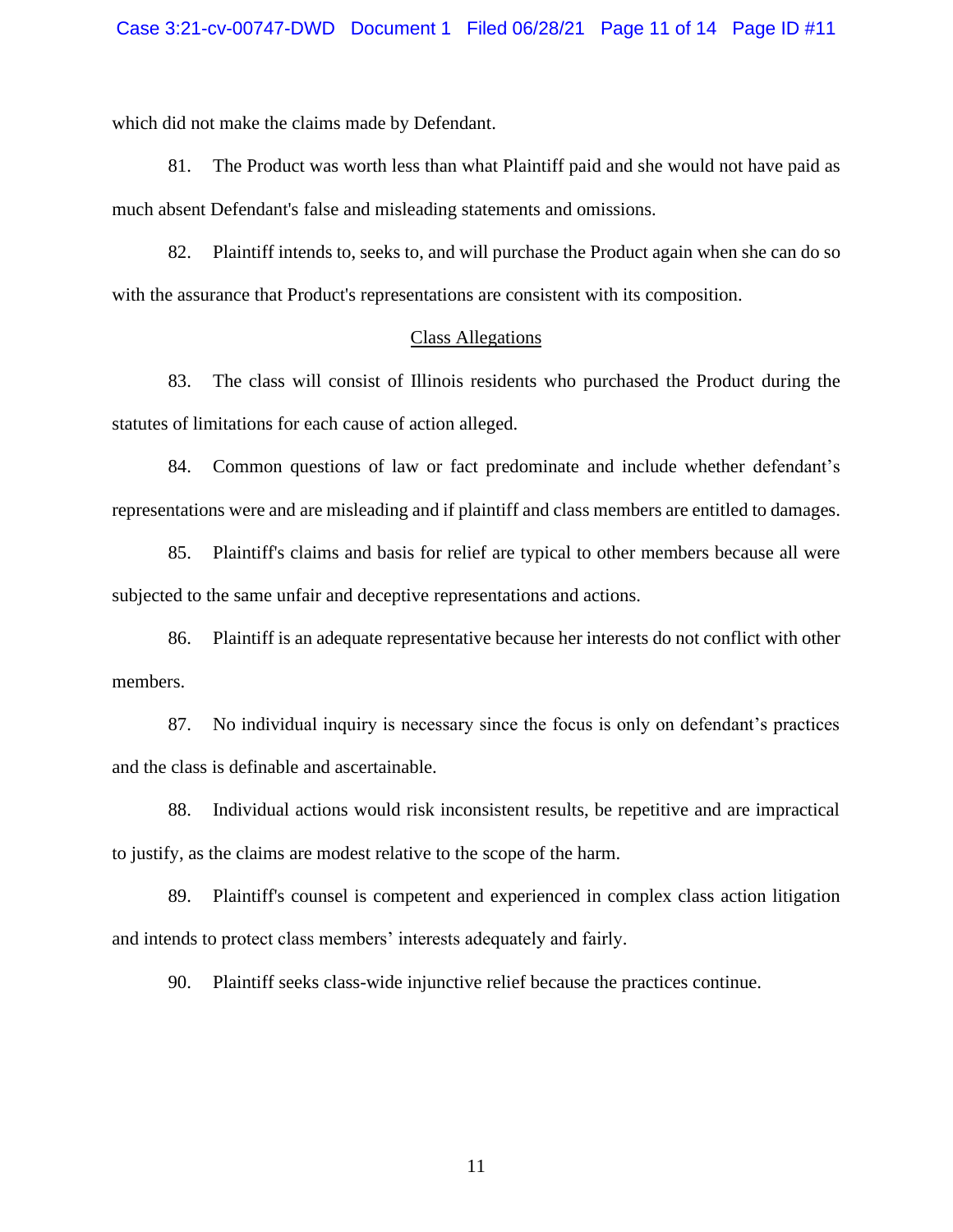## Case 3:21-cv-00747-DWD Document 1 Filed 06/28/21 Page 12 of 14 Page ID #12

# Illinois Consumer Fraud and Deceptive Business Practices Act ("ICFA"), 815 ILCS 505/1, et seq.

### (Consumer Protection Statute)

91. Plaintiff incorporates by reference all preceding paragraphs.

92. Plaintiff and class members desired to purchase a product which contained chocolate ingredients and not an appreciable amount of chocolate substitutes.

93. Defendant's false and deceptive representations and omissions are material in that they are likely to influence consumer purchasing decisions.

94. Defendant misrepresented the Product through statements, omissions, ambiguities, half-truths and/or actions.

95. Plaintiff relied on the representations.

96. Plaintiff and class members would not have purchased the Product or paid as much if the true facts had been known, suffering damages.

# Breaches of Express Warranty, Implied Warranty of Merchantability and Magnuson Moss Warranty Act, 15 U.S.C. §§ 2301, *et seq*.

97. The Product was manufactured, labeled and sold by defendant and expressly and impliedly warranted to plaintiff and class members that it contained chocolate ingredients and not an appreciable amount of chocolate substitutes.

98. Defendant had a duty to disclose and/or provide non-deceptive descriptions and marketing of the Product.

99. This duty is based on Defendant's outsized role in the market for this type of Product.

100. Plaintiff provided or will provide notice to defendant, its agents, representatives, retailers and their employees.

101. Defendant received notice and should have been aware of these issues due to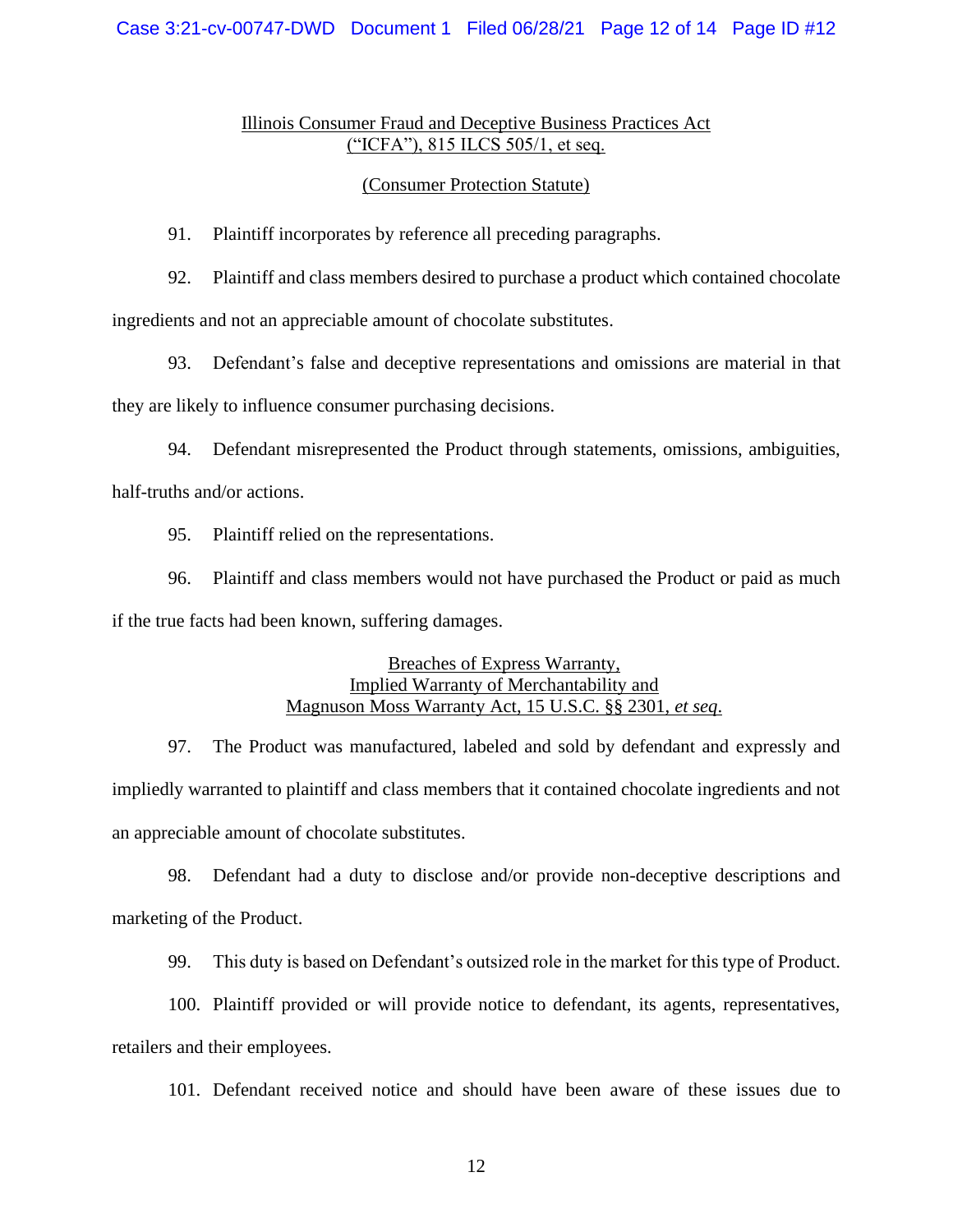complaints by regulators, competitors, and consumers, to its main offices.

102. The Product did not conform to its affirmations of fact and promises due to defendant's actions and were not merchantable because they were not fit to pass in the trade as advertised.

103. Plaintiff and class members would not have purchased the Product or paid as much if the true facts had been known, suffering damages.

#### Negligent Misrepresentation

104. Defendant had a duty to truthfully represent the Product, which it breached.

105. This duty is based on defendant's position, holding itself out as having special knowledge and experience this area, as custodians of the Häagen-Dazs brand.

106. The representations took advantage of consumers' cognitive shortcuts made at the point-of-sale and their trust in defendant, an iconic brand.

107. Plaintiff and class members reasonably and justifiably relied on these negligent misrepresentations and omissions, which served to induce and did induce, their purchase of the Product.

108. Plaintiff and class members would not have purchased the Product or paid as much if the true facts had been known, suffering damages.

#### Fraud

109. Defendant misrepresented and/or omitted the attributes and qualities of the Product, that they contained chocolate ingredients and not an appreciable amount of chocolate substitutes

110. Defendant's fraudulent intent is evinced by its knowledge that the Product was not consistent with its representations.

## Unjust Enrichment

111. Defendant obtained benefits and monies because the Product was not as represented